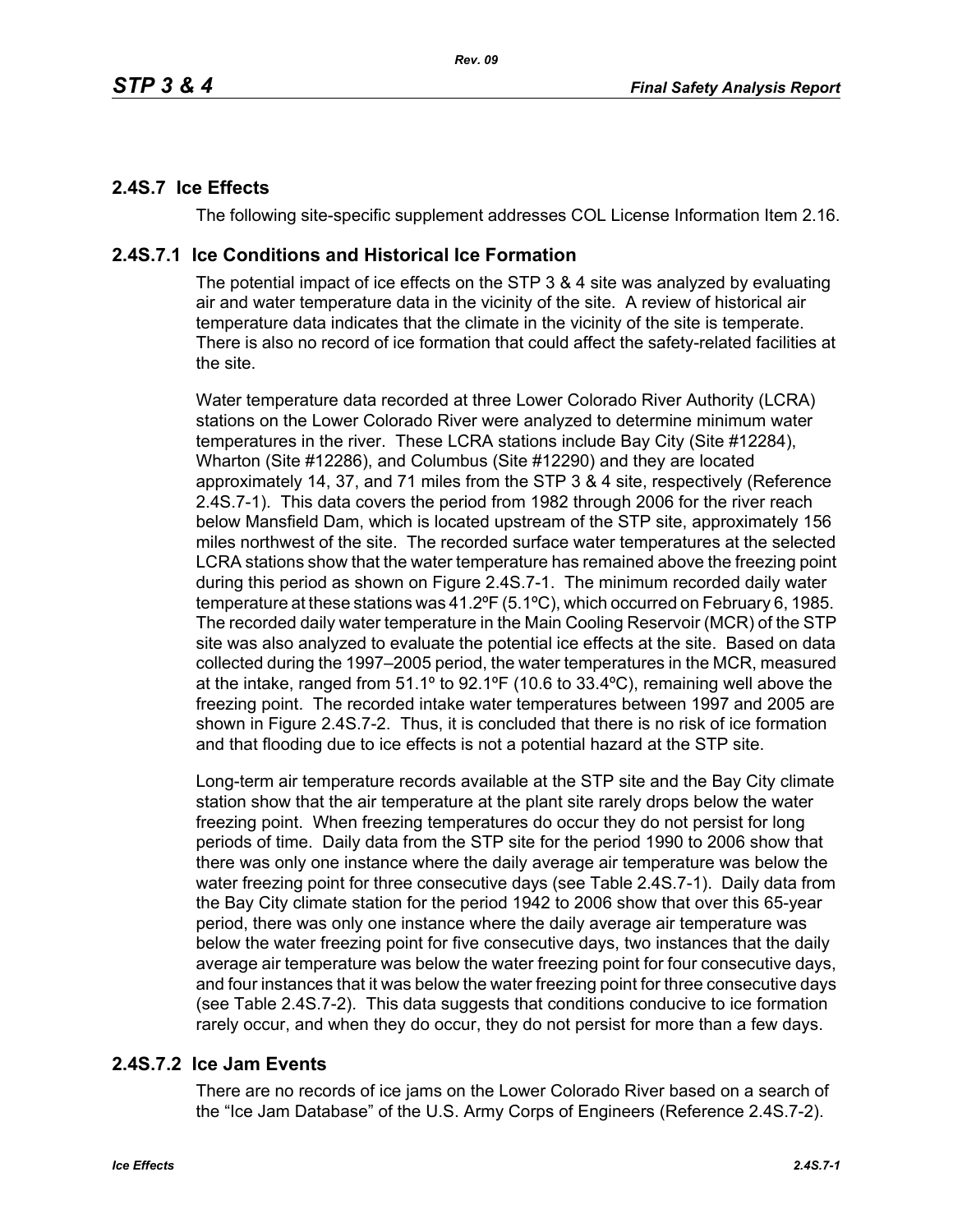As shown in Figure 2.4S.7-1, the water temperatures in the Lower Colorado River never approached freezing during the 1982–2006 period of record. Therefore, the formation of frazil and anchor ice at the river intake to the Reservoir Makeup Pumping Facility is highly unlikely. In addition, the large dams and reservoirs on the Colorado River located upstream of the STP site reduce the possibility of any surface ice or ice flows moving downstream.

## **2.4S.7.3 Effect of Ice on Cooling Water Systems**

The ultimate heat sink (UHS) for STP 3 & 4 consists of a storage basin and mechanical draft cooling towers. The basin contains adequate inventory to meet the cooling requirements for 30 days following a design basis accident without receiving any makeup water. The UHS and Reactor Service Water (RSW) systems are designed to remove heat from the closed loop Reactor Building Cooling Water system and dissipate the gained heat to the atmosphere during normal; hot standby, normal shutdown, startup, loss of preferred power, and emergency shutdown operating modes. The UHS is designed with a provision to bypass the cooling tower during cold weather operation. Ice formation in the basin is not expected to occur since the system is in service during the above operating modes and the climate in the vicinity of the site is temperate.

If conditions were to occur that could lead to ice formation in the storage basin, operational controls together with system design features would prevent any potential ice formation in the tower basins as discussed in Subsection 9.2.5.

#### **2.4S.7.4 References**

- 2.4S.7-1 Lower Colorado River Authority (LCRA), website on water quality information for the entire Colorado River Basin. Available at http://waterquality.lcra.org/, accessed February 15, 2007.
- 2.4S.7-2 "Ice Jam Database," U.S. Army Corps of Engineers, Cold Region Research and Engineering Laboratory (CRREL). Available at http://www.crrel. usace.army.mil/ierd/ijdb/, accessed February 10, 2007.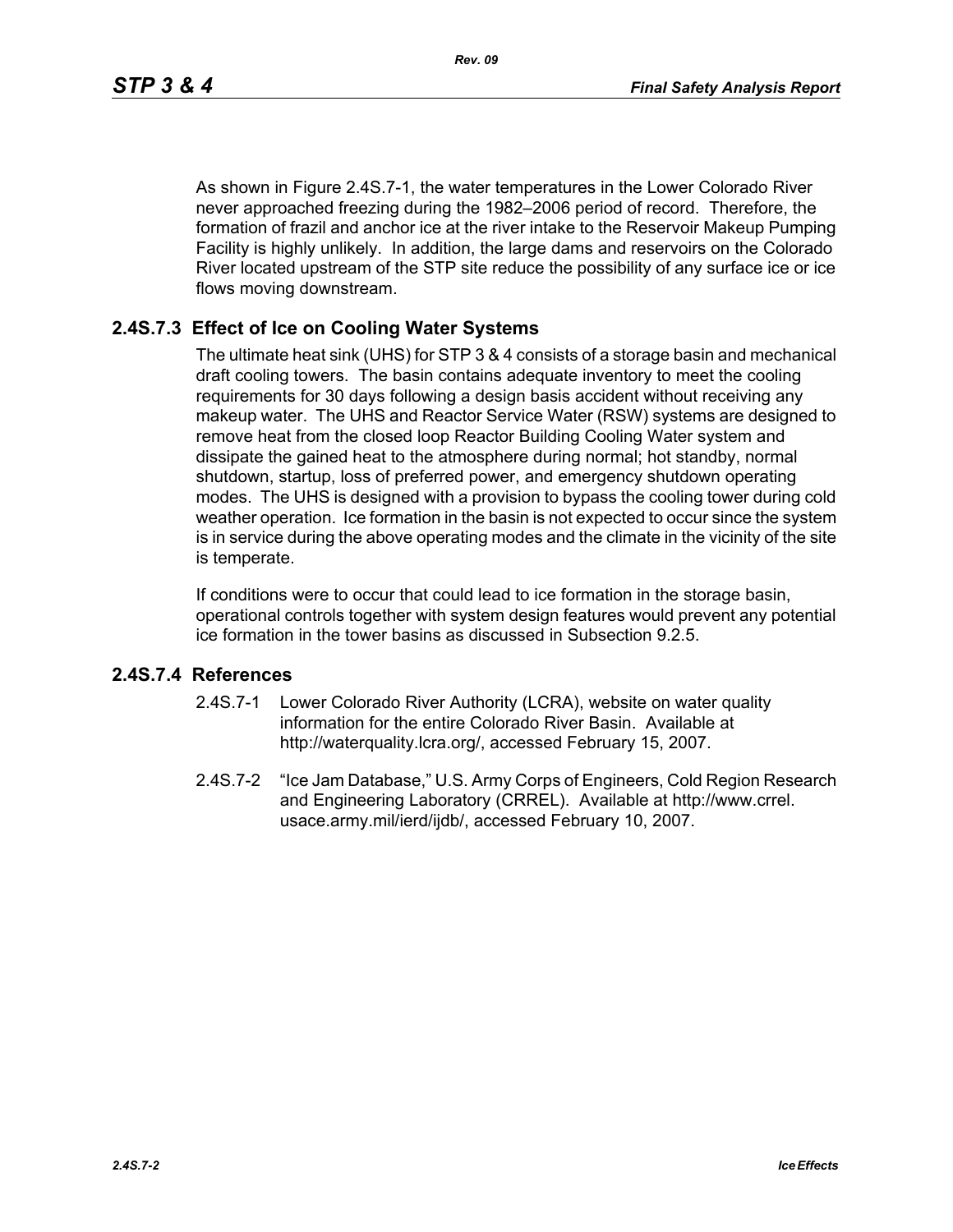| Year | <b>Lowest Average Daily</b><br><b>Temperature</b> |           | <b>Date Lowest</b><br><b>Average Daily</b> | No. of<br><b>Consecutive</b>   | <b>Total No. of</b>            |
|------|---------------------------------------------------|-----------|--------------------------------------------|--------------------------------|--------------------------------|
|      | $\mathsf{P}$                                      | $\circ$ C | <b>Temperature</b><br><b>Occurred</b>      | <b>Freezing</b><br><b>Days</b> | <b>Freezing</b><br><b>Days</b> |
| 1990 | 27.2                                              | $-2.6$    | 12/21/90                                   | $\overline{2}$                 | $\overline{2}$                 |
| 1991 | 35.6                                              | 2.0       | 12/15/91                                   | $\mathbf 0$                    | 0                              |
| 1992 | 42.1                                              | 5.6       | 7/11/92                                    | $\mathbf 0$                    | $\pmb{0}$                      |
| 1993 | 35.9                                              | 2.2       | 10/25/93                                   | $\mathbf 0$                    | $\mathbf 0$                    |
| 1994 | 39.7                                              | 4.3       | 12/1/94                                    | $\mathbf 0$                    | $\pmb{0}$                      |
| 1995 | 37.3                                              | 3.0       | 11/8/95                                    | $\mathbf 0$                    | $\pmb{0}$                      |
| 1996 | 26.4                                              | $-3.1$    | 1/8/96                                     | 3                              | 4                              |
| 1997 | 30.9                                              | $-0.6$    | 1/13/97                                    | $\mathbf 0$                    | $\mathbf{1}$                   |
| 1998 | 35.5                                              | 1.9       | 12/25/98                                   | $\mathbf 0$                    | 0                              |
| 1999 | 36.3                                              | 2.4       | 1/4/99                                     | $\mathbf 0$                    | $\pmb{0}$                      |
| 2000 | 36.6                                              | 2.5       | 12/12/00                                   | $\mathbf 0$                    | $\mathbf 0$                    |
| 2001 | 34.3                                              | 1.3       | 1/3/01                                     | $\mathbf 0$                    | $\pmb{0}$                      |
| 2002 | 35.5                                              | 1.9       | 1/2/02                                     | $\mathbf 0$                    | $\pmb{0}$                      |
| 2003 | 37.4                                              | 3.0       | 2/24/03                                    | $\mathbf 0$                    | 0                              |
| 2004 | 32.6                                              | 0.4       | 12/24/04                                   | $\mathbf 0$                    | $\pmb{0}$                      |
| 2005 | 42.2                                              | 5.7       | 1/22/05                                    | $\mathbf 0$                    | $\mathbf 0$                    |
| 2006 | 38.6                                              | 3.7       | 2/18/06                                    | $\mathbf 0$                    | 0                              |
|      |                                                   |           | Average (days)                             | 0.3                            | 0.4                            |

## **Table 2.4S.7-1 Lowest Average Daily Temperature and Number of Days with Average Daily Temperature below Freezing at STP Site**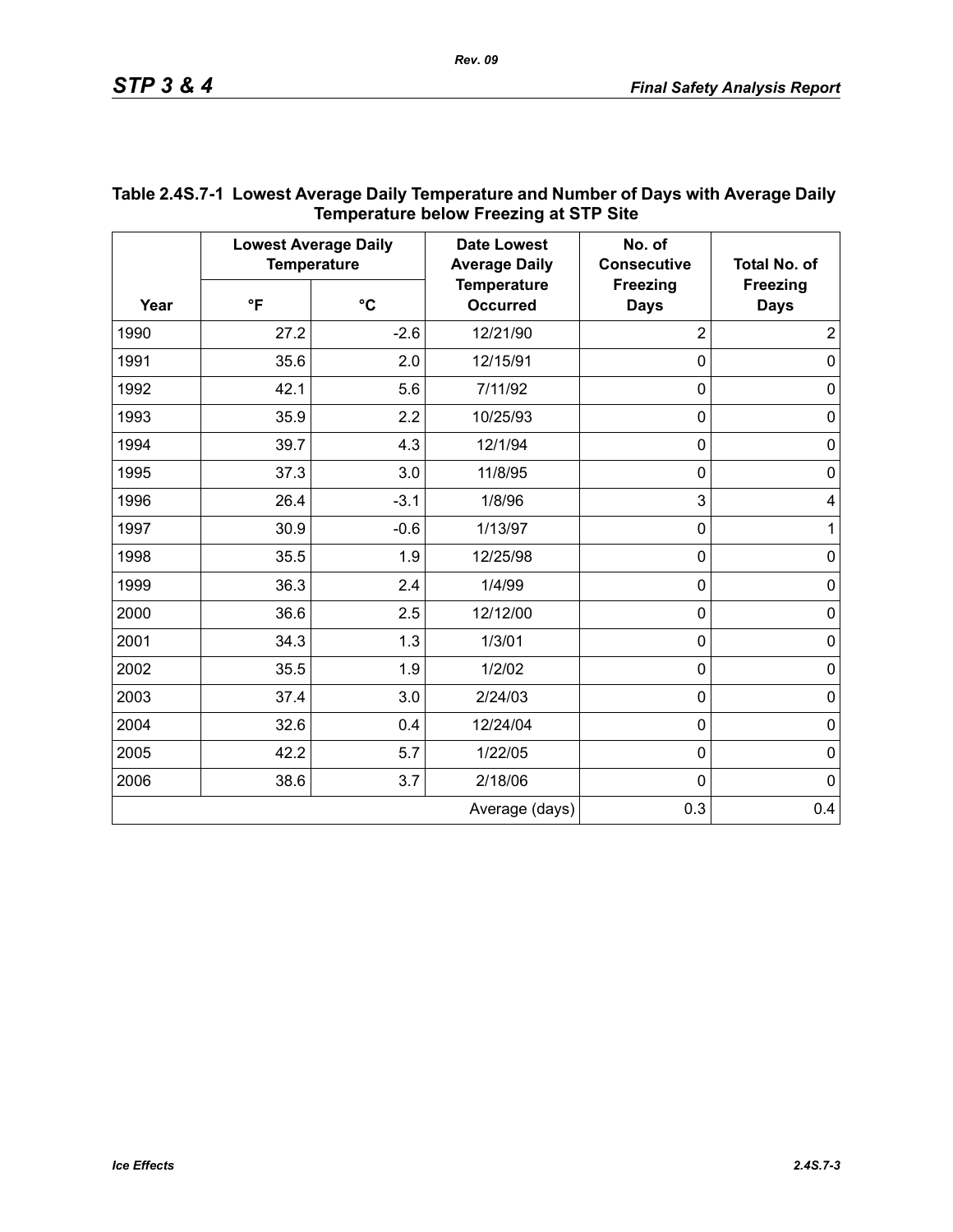| Year | <b>Lowest Average Daily</b><br><b>Temperature</b> |              | <b>Date Lowest</b><br><b>Average Daily</b> | No. of<br><b>Consecutive</b>   | <b>Total No. of</b>            |
|------|---------------------------------------------------|--------------|--------------------------------------------|--------------------------------|--------------------------------|
|      | $^{\circ}$ F                                      | $^{\circ}$ C | <b>Temperature</b><br><b>Occurred</b>      | <b>Freezing</b><br><b>Days</b> | <b>Freezing</b><br><b>Days</b> |
| 1942 | 40.5                                              | 4.7          | 12/28/1942                                 | $\mathbf 0$                    | $\mathbf 0$                    |
| 1943 | 31.5                                              | $-0.3$       | 1/26/1943                                  | 0                              | 1                              |
| 1944 | 35.5                                              | 1.9          | 1/14/1944                                  | 0                              | $\mathbf 0$                    |
| 1945 | 35.5                                              | 1.9          | 12/20/1945                                 | 0                              | $\mathbf 0$                    |
| 1946 | 34.5                                              | 1.4          | 12/30/1946                                 | 0                              | $\mathbf 0$                    |
| 1947 | 28                                                | $-2.2$       | 1/4/1947                                   | 1                              | $\overline{c}$                 |
| 1948 | 25.5                                              | $-3.6$       | 1/29/1948                                  | 3                              | $\sqrt{5}$                     |
| 1949 | 25.5                                              | $-3.6$       | 1/30/1949                                  | 0                              | 1                              |
| 1950 | 28.5                                              | $-1.9$       | 12/7/1950                                  | 0                              | 1                              |
| 1951 | 20                                                | $-6.7$       | 2/2/1951                                   | 3                              | 5                              |
| 1952 | 42                                                | 5.6          | 11/30/1952                                 | 0                              | $\mathbf 0$                    |
| 1953 | 30.5                                              | $-0.8$       | 12/24/1953                                 | 0                              | 1                              |
| 1954 | 30                                                | $-1.1$       | 1/22/1954                                  | 0                              | 1                              |
| 1955 | 36                                                | 2.2          | 3/27/1955                                  | 0                              | $\mathbf 0$                    |
| 1956 | 34                                                | 1.1          | 2/4/1956                                   | 0                              | $\mathbf 0$                    |
| 1957 | 33                                                | 0.6          | 1/17/1957                                  | 0                              | $\mathbf 0$                    |
| 1958 | 30                                                | $-1.1$       | 2/13/1958                                  | 0                              | 1                              |
| 1959 | 29.5                                              | $-1.4$       | 1/5/1959                                   | 0                              | 1                              |
| 1960 | 33                                                | 0.6          | 2/25/1960                                  | 0                              | $\mathbf 0$                    |
| 1961 | 34.5                                              | 1.4          | 1/29/1961                                  | 0                              | $\mathbf 0$                    |
| 1962 | 22.5                                              | $-5.3$       | 1/11/1962                                  | 1                              | $\overline{\mathbf{c}}$        |
| 1963 | 24.5                                              | $-4.2$       | 1/13/1963                                  | 3                              | 7                              |
| 1964 | 29.5                                              | $-1.4$       | 1/14/1964                                  | $\pmb{0}$                      | 1                              |
| 1965 | 34.5                                              | 1.4          | 2/25/1965                                  | $\pmb{0}$                      | $\pmb{0}$                      |
| 1966 | 28.5                                              | $-1.9$       | 1/30/1966                                  | $\mathbf 0$                    | 1                              |
| 1967 | 33.5                                              | 0.8          | 2/7/1967                                   | $\pmb{0}$                      | 0                              |
| 1968 | 34                                                | 1.1          | 1/8/1968                                   | $\mathbf 0$                    | 0                              |
| 1969 | 36                                                | 2.2          | 1/5/1969                                   | $\pmb{0}$                      | $\pmb{0}$                      |
| 1970 | 31                                                | $-0.6$       | 1/7/1970                                   | $\pmb{0}$                      | $\mathbf{1}$                   |

## **Table 2.4S.7-2 Lowest Average Daily Temperature and Number of Days with Average Daily Temperature below Freezing at Bay City Climate Station**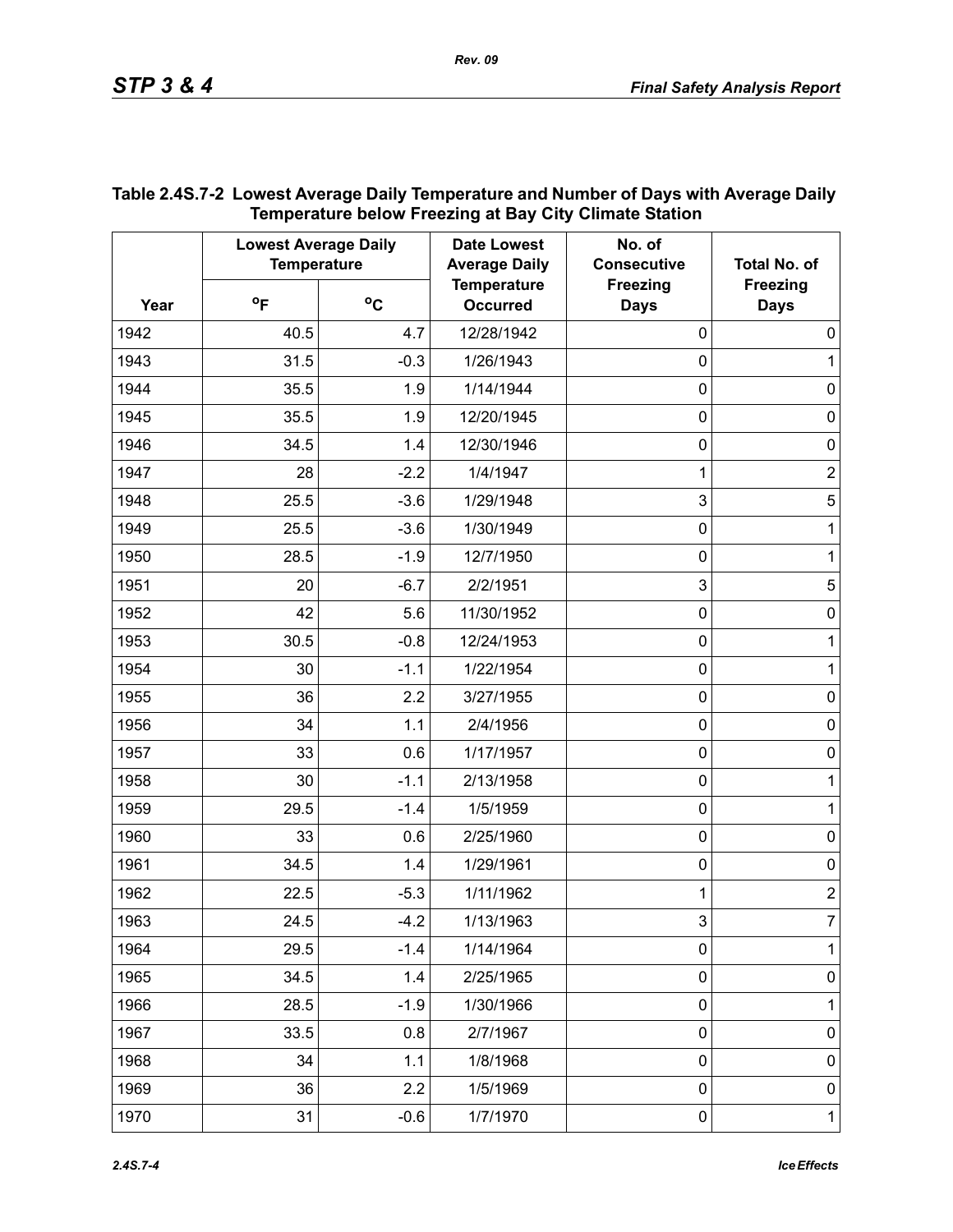|      | Temperature below Freezing at Bay City Climate Station (Continued) |        |            |                |                |  |
|------|--------------------------------------------------------------------|--------|------------|----------------|----------------|--|
| 1971 | 31.5                                                               | $-0.3$ | 1/8/1971   | 0              | $\mathbf{1}$   |  |
| 1972 | 32                                                                 | 0.0    | 1/5/1972   | $\pmb{0}$      | $\pmb{0}$      |  |
| 1973 | 25.5                                                               | $-3.6$ | 1/12/1973  | 4              | $\mathbf 5$    |  |
| 1974 | 27                                                                 | $-2.8$ | 1/4/1974   | $\pmb{0}$      | 1              |  |
| 1975 | 27.5                                                               | $-2.5$ | 1/13/1975  | $\pmb{0}$      | 1              |  |
| 1976 | 29.5                                                               | $-1.4$ | 11/29/1976 | $\pmb{0}$      | 1              |  |
| 1977 | 31.5                                                               | $-0.3$ | 1/19/1977  | $\pmb{0}$      | $\mathbf{1}$   |  |
| 1978 | 28                                                                 | $-2.2$ | 1/21/1978  | 1              | $\mathbf 2$    |  |
| 1979 | 26                                                                 | $-3.3$ | 1/2/1979   | 1              | $\overline{3}$ |  |
| 1980 | 31                                                                 | $-0.6$ | 3/2/1980   | $\pmb{0}$      | 1              |  |
| 1981 | 30.5                                                               | $-0.8$ | 2/12/1981  | $\pmb{0}$      | $\mathbf{1}$   |  |
| 1982 | 27                                                                 | $-2.8$ | 1/14/1982  | $\pmb{0}$      | $\mathbf{3}$   |  |
| 1983 | 20.5                                                               | $-6.4$ | 12/25/1983 | $\overline{5}$ | $\,6$          |  |
| 1984 | 31                                                                 | $-0.6$ | 1/20/1984  | 1              | $\overline{2}$ |  |
| 1985 | 23.5                                                               | $-4.7$ | 2/2/1985   | $\mathbf{3}$   | 6              |  |
| 1986 | 36.5                                                               | 2.5    | 2/12/1986  | $\pmb{0}$      | $\pmb{0}$      |  |
| 1987 | 56.5                                                               | 13.6   | 2/10/1987  | $\pmb{0}$      | $\pmb{0}$      |  |
| 1988 | 42.5                                                               | 5.8    | 12/17/1988 | $\pmb{0}$      | $\pmb{0}$      |  |
| 1989 | 16.5                                                               | $-8.6$ | 12/23/1989 | 4              | $\,6$          |  |
| 1990 | 23                                                                 | $-5.0$ | 12/23/1990 | 1              | $\overline{2}$ |  |
| 1991 | 35                                                                 | 1.7    | 1/1/1991   | $\pmb{0}$      | $\mathsf 0$    |  |
| 1992 | 36.5                                                               | 2.5    | 11/27/1992 | $\pmb{0}$      | $\pmb{0}$      |  |
| 1993 | 34                                                                 | 1.1    | 11/27/1993 | $\pmb{0}$      | $\mathsf 0$    |  |
| 1994 | 34                                                                 | 1.1    | 2/2/1994   | $\pmb{0}$      | $\mathsf 0$    |  |
| 1995 | 40                                                                 | 4.4    | 1/5/1995   | 0              | 0              |  |
| 1996 | 31.5                                                               | $-0.3$ | 1/8/1996   | $\mathbf 0$    | 1              |  |
| 1997 | 31.5                                                               | $-0.3$ | 1/14/1997  | $\pmb{0}$      | 1              |  |
| 1998 | 35.5                                                               | 1.9    | 12/24/1998 | $\pmb{0}$      | $\pmb{0}$      |  |
| 1999 | 36                                                                 | 2.2    | 1/3/1999   | $\mathbf 0$    | $\pmb{0}$      |  |
| 2000 | 37.5                                                               | 3.1    | 12/13/2000 | $\pmb{0}$      | $\pmb{0}$      |  |
| 2001 | 34.5                                                               | 1.4    | 1/2/2001   | $\pmb{0}$      | $\pmb{0}$      |  |
| 2002 | 35                                                                 | 1.7    | 2/27/2002  | $\pmb{0}$      | $\pmb{0}$      |  |

## **Table 2.4S.7-2 Lowest Average Daily Temperature and Number of Days with Average Daily Temperature below Freezing at Bay City Climate Station (Continued)**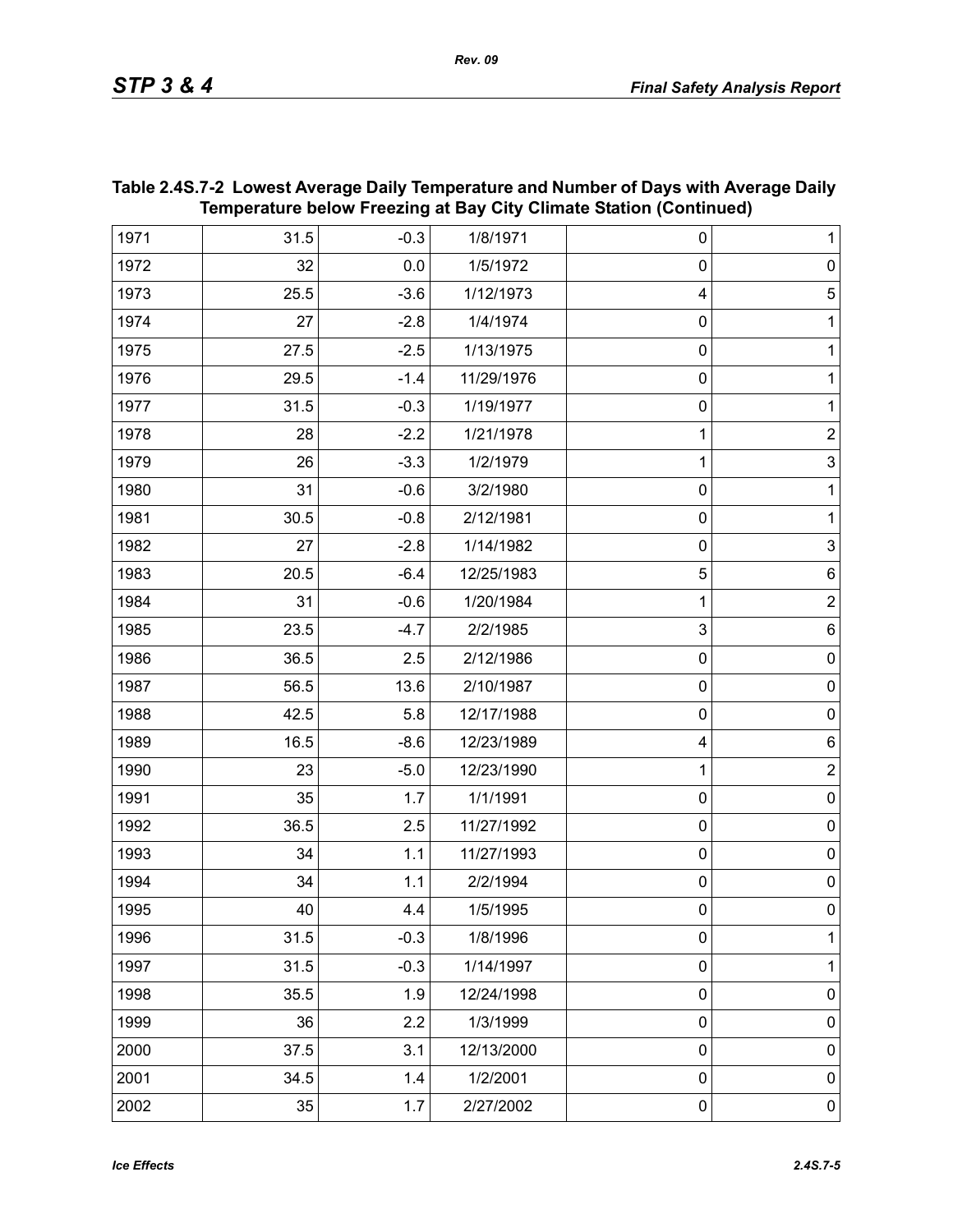Average  $(days)$  0.5 1.2

| Temperature below Freezing at Bay City Climate Station (Continued) |      |     |            |  |  |
|--------------------------------------------------------------------|------|-----|------------|--|--|
| 2003                                                               | 40.5 |     | 1/18/2003  |  |  |
| 2004                                                               | 33.5 | 0.8 | 12/26/2004 |  |  |
| 2005                                                               | 33   | 0.6 | 12/9/2005  |  |  |
| 2006                                                               | 40.5 | 4.7 | 2/19/2006  |  |  |

# **Table 2.4S.7-2 Lowest Average Daily Temperature and Number of Days with Average Daily**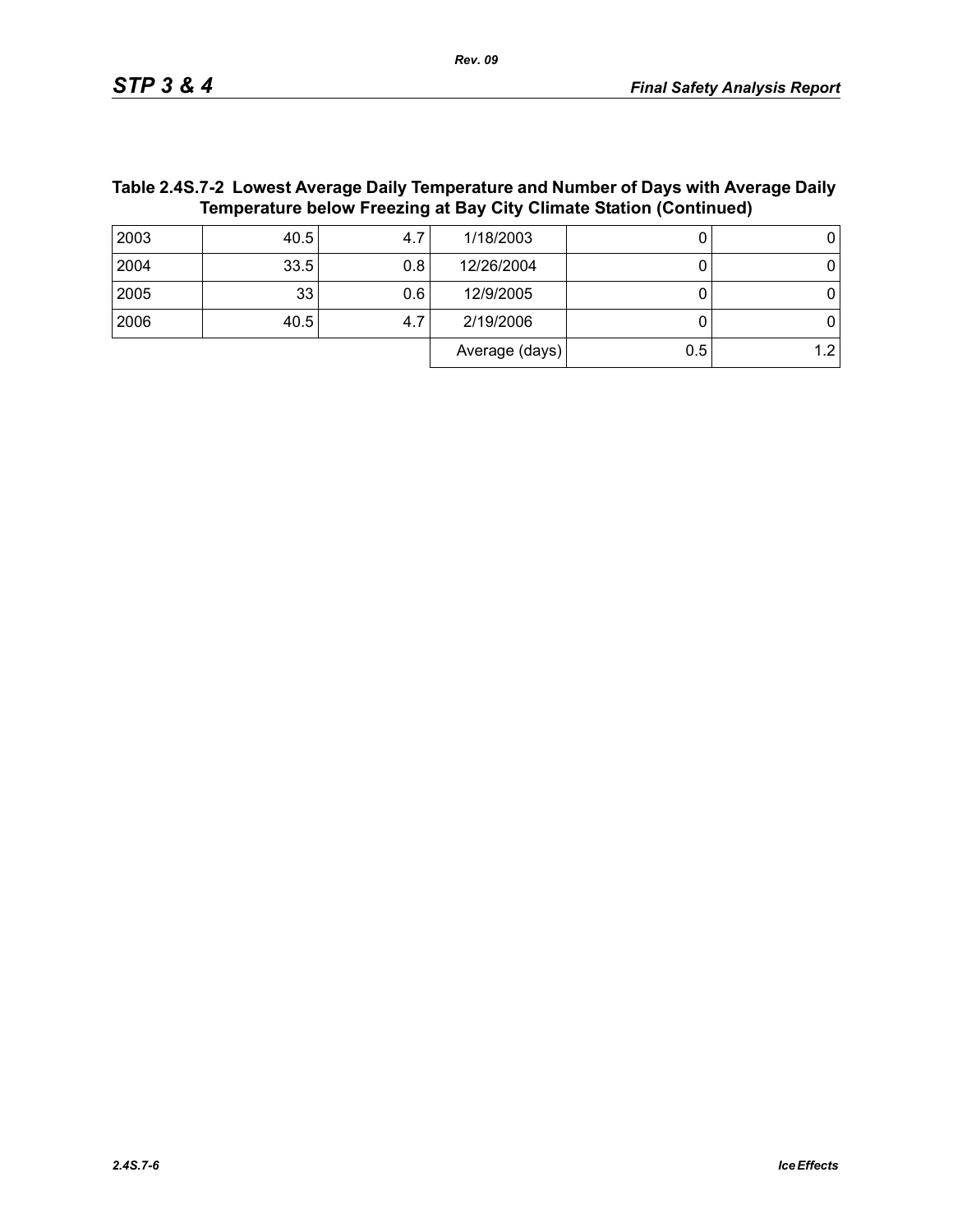Ice Effects *Ice Effects 2.4S.7-7*

2.45.7-7



*STP 3 & 4*